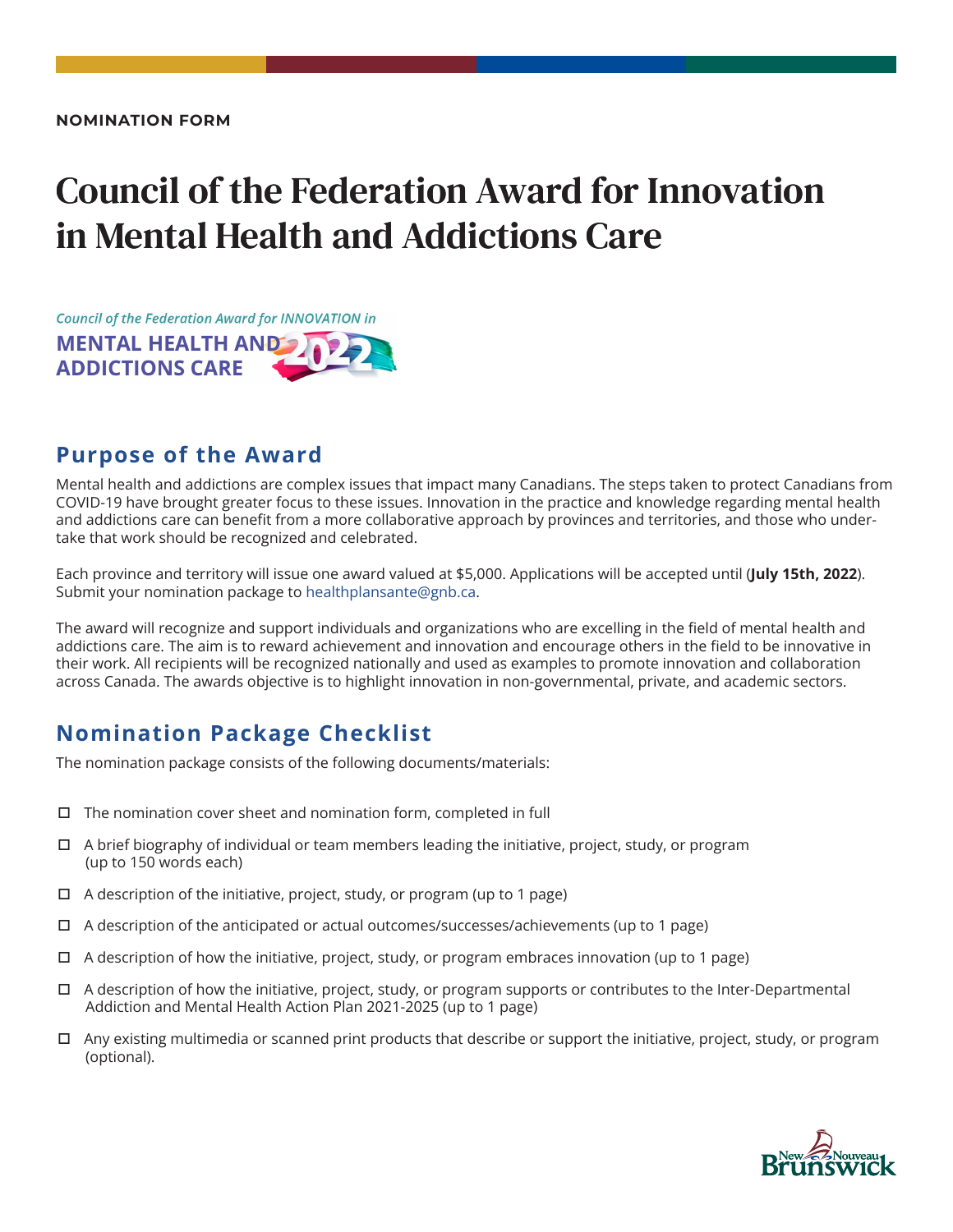## Council of the Federation Award for Innovation in Mental Health and Addictions Care

| $\Box$ I confirm that this application meets the requirements of the province or territory to which I am applying to.                                                                                                                                        |  |
|--------------------------------------------------------------------------------------------------------------------------------------------------------------------------------------------------------------------------------------------------------------|--|
| $\Box$ I acknowledge that the information provided in this application will be shared for evaluation in my province or territory<br>and may be shared with the Council of the Federation and/or other provinces and territories during and after evaluation. |  |
|                                                                                                                                                                                                                                                              |  |
|                                                                                                                                                                                                                                                              |  |

#### **BIOGRAPHY**

Provide a brief biography for the team or key individuals who are leading the initiative, project, study, or program. You may fill in the form or attach separate documents. Maximum of 150 words each.

| <b>Bio 1</b><br>Name: | <u> 1980 - Jan Sterling Sterling (d. 1980)</u> |  |  |
|-----------------------|------------------------------------------------|--|--|
|                       |                                                |  |  |
| <b>Bio 2</b><br>Name: |                                                |  |  |
|                       |                                                |  |  |

**Bio 3** Name:



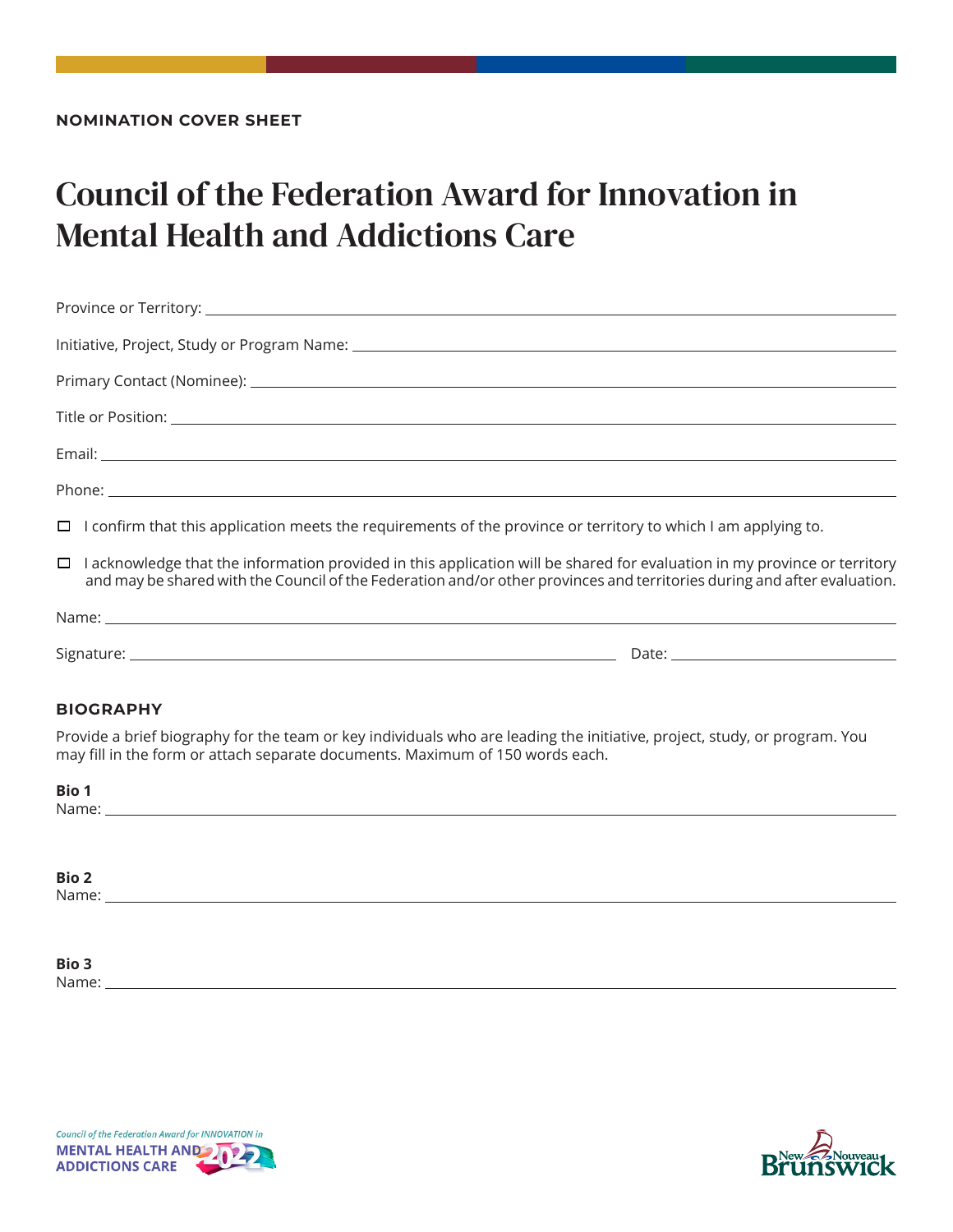#### **OUTCOMES**

Provide a description of the anticipated or actual outcomes/successes/achievements. Maximum 1 page.



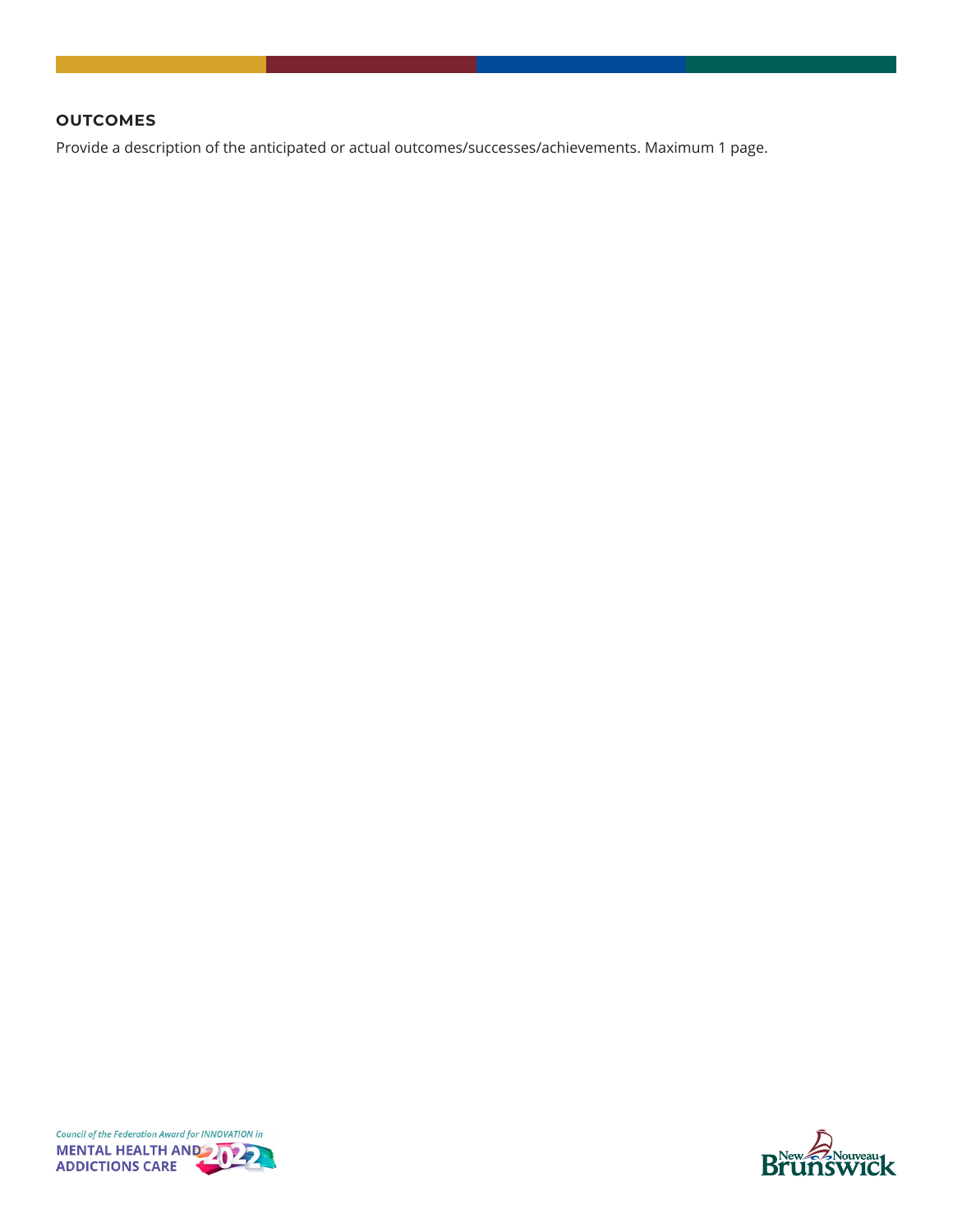#### **DESCRIPTION**

Provide a description of the initiative, project, study, or program. You may fill in the form or attach separate documents. Maximum 1 page.



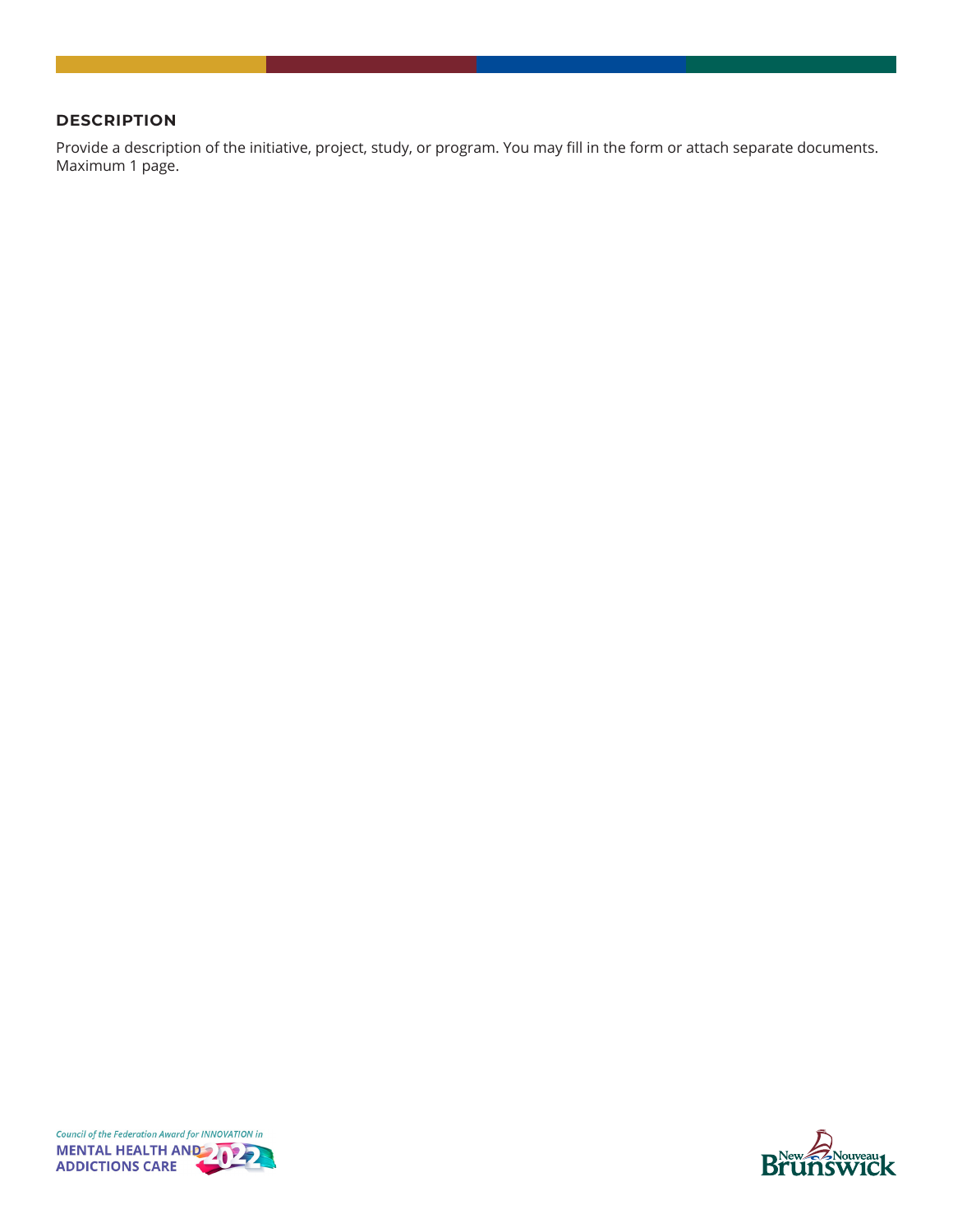#### **INNOVATION**

Provide a description of how the initiative, project, study, or program embraces innovation. Maximum 1 page.



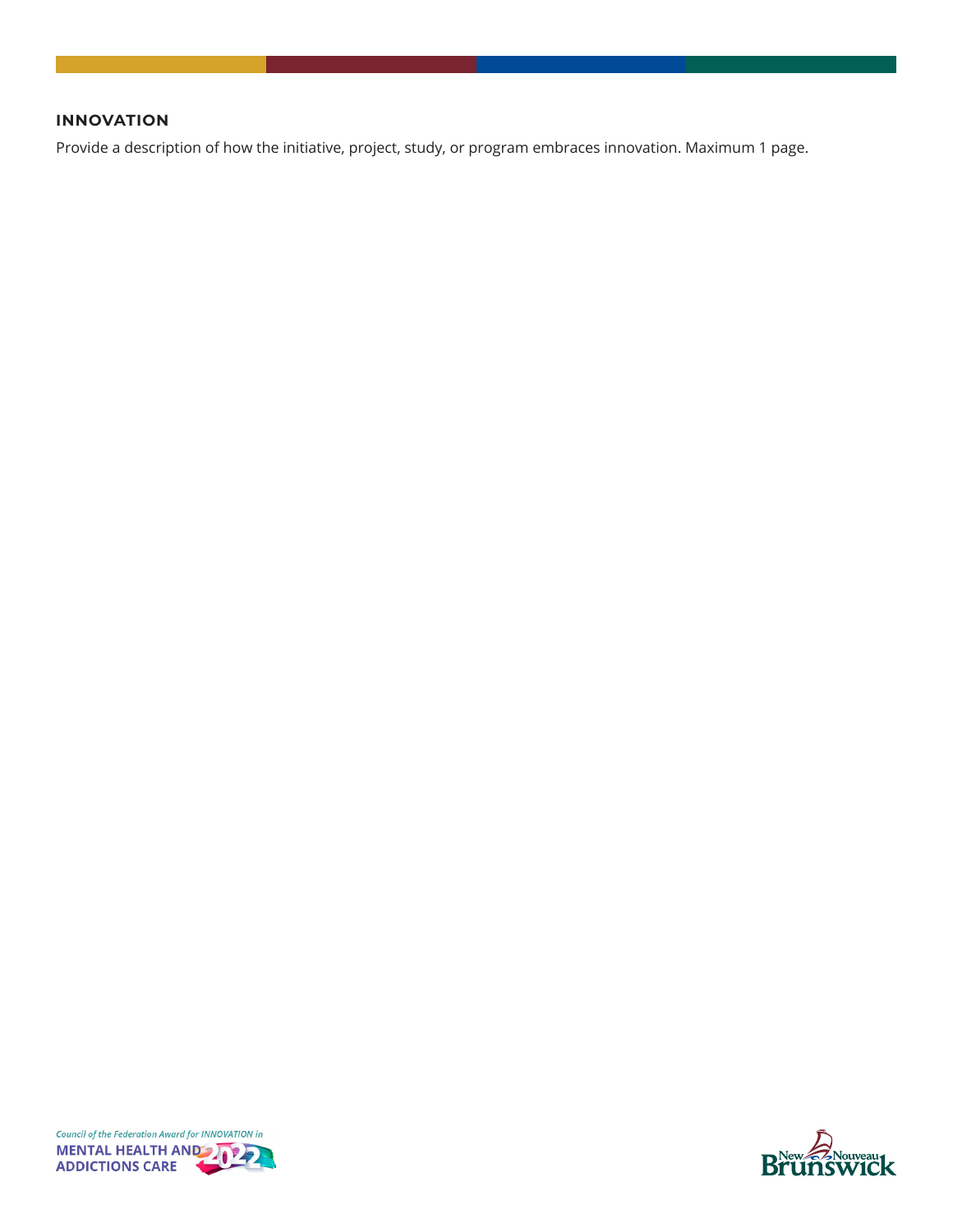#### **ALIGNMENT**

Provide a description of how the initiative, project, study, or program supports or contributes to the [Inter-Departmental](https://www2.gnb.ca/content/dam/gnb/Departments/h-s/pdf/en/MentalHealthandAddictions/inter-departmental_addiction_and_mental_health_action_plan.pdf)  [Addiction and Mental Health Action Plan 2021-2025](https://www2.gnb.ca/content/dam/gnb/Departments/h-s/pdf/en/MentalHealthandAddictions/inter-departmental_addiction_and_mental_health_action_plan.pdf). Maximum 1 page.